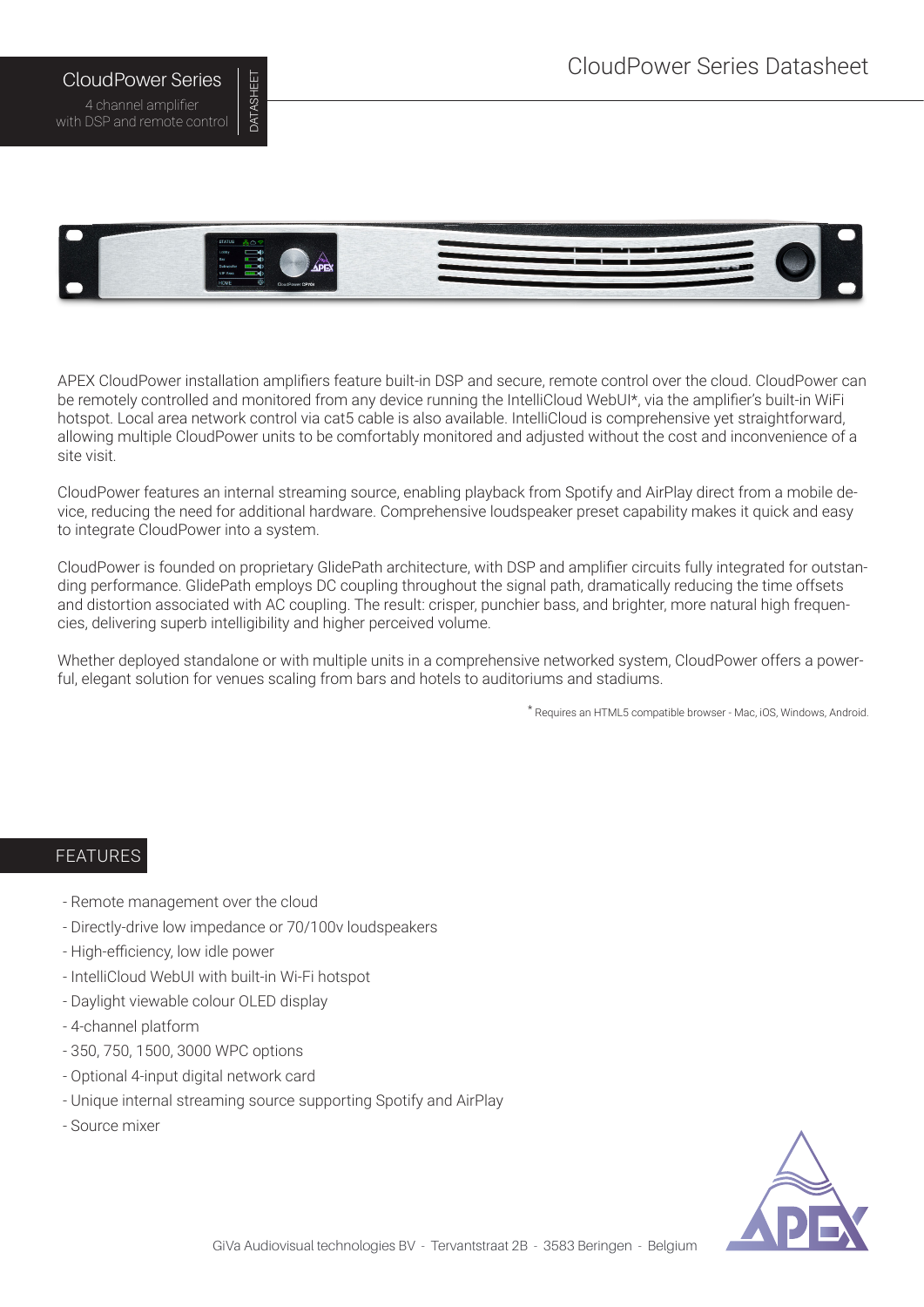# DATASHEET DATASHEET

### SPECIFICATIONS

| Operating conditions                                                                     |                                                                           |  |  |
|------------------------------------------------------------------------------------------|---------------------------------------------------------------------------|--|--|
| Temperature                                                                              | 0° to 50° C, 10 to 60 % non-condensing                                    |  |  |
| Storage temperature                                                                      | $-20^\circ$ to 70 $^\circ$ C                                              |  |  |
| Safety / Compliance                                                                      | <b>CB</b> Certificate                                                     |  |  |
| Amplification and power supply                                                           |                                                                           |  |  |
| Amplification class                                                                      | Class D GlidePath technology                                              |  |  |
| Power supply model                                                                       | Universal switch mode power supplies with active PFC                      |  |  |
| Power Factor                                                                             | $> 0.9$ above 1/2 P                                                       |  |  |
| Mains Rating                                                                             | 100 - 240V @ 50-60 Hz                                                     |  |  |
| Operating Voltage                                                                        | $90 - 260V$                                                               |  |  |
| AC Mains connector                                                                       | IEC C20 Inlet (20 A max), CP1504-3004 Powercon 32A                        |  |  |
| Audio Specifications                                                                     |                                                                           |  |  |
| Frequency response                                                                       | 1Hz - 22kHz                                                               |  |  |
| Distortion THD+N                                                                         | 0,05% @ P/2 , 20Hz- 20 kHz, 22 kHz BW                                     |  |  |
| Noise level (20 Hz - 20 kHz 8 ohm, A-weighted)                                           | $< 100$ mV                                                                |  |  |
| Latency                                                                                  | 1 mS                                                                      |  |  |
| Phase response                                                                           | ±10 deg 3 Hz - 20 kHz                                                     |  |  |
| <b>DSP</b>                                                                               |                                                                           |  |  |
| Digital Signal Processor                                                                 | 64 bit fix point                                                          |  |  |
| I/O Routing                                                                              | Flexible routing matrix                                                   |  |  |
| User processing functions per channel                                                    |                                                                           |  |  |
| Gain:                                                                                    | $-80$ to $+15dB$ , 0,1dB steps                                            |  |  |
| Polarity:                                                                                | Normal / inverted                                                         |  |  |
| Delay:                                                                                   | 0 to 250 ms (Shared between User and Group settings)                      |  |  |
| PEQ:                                                                                     | 12 x PEQ. Each PEQ can be set to a choice of 16 filter types (1)          |  |  |
| HP/LP filters:                                                                           | Bessel, Butterworth and Linkwitz Riley with slopes from 6 to 48 dB/oct    |  |  |
| Limiter:                                                                                 | Peak voltage, RMS voltage                                                 |  |  |
| Group processing functions                                                               |                                                                           |  |  |
| Six global processing group overlays which can link any amplifier channel in the network |                                                                           |  |  |
| Gain:                                                                                    | $-80$ to $+15dB$ , 0,1dB steps                                            |  |  |
| Polarity:                                                                                | Normal / inverted                                                         |  |  |
| Delay:                                                                                   | 0 to 250 ms (Shared between User and Group settings)                      |  |  |
| PEQ:                                                                                     | 12 x PEQ. Each PEQ can be set to a choice of 16 filter types (1)          |  |  |
| Speaker processing functions                                                             |                                                                           |  |  |
| Gain:                                                                                    | $-80$ to $+15dB$ , 0,1dB steps                                            |  |  |
| Polarity:                                                                                | normal / inverted                                                         |  |  |
| Delay:                                                                                   | 0 to 250 ms (Shared between User and Group settings)                      |  |  |
| PEQ:                                                                                     | 12 x PEQ. Each PEQ can be set to a choice of 16 filter types (1)          |  |  |
| HP/LP filters:                                                                           | Bessel, Butterworth and Linkwitz Riley with slopes from 6 to 48 dB/oct    |  |  |
| Limiter:                                                                                 | Peak voltage, RMS voltage                                                 |  |  |
| FIR filters:                                                                             | 768 taps per channel                                                      |  |  |
| (1) Filter types:                                                                        | Bell-Sym, Bell-Asym, Notch, Low-Shelf 6dB or 12dB, High-Shelf 6dB or 12dB |  |  |
|                                                                                          | All-Pass 90° or 180°, High-Pass 6dB, or 12dB, High-Pass VariQ 12dB,       |  |  |
|                                                                                          | Low-Pass 6dB or 12dB, Low-Pass Vari-Q 12dB, Band-Pass                     |  |  |

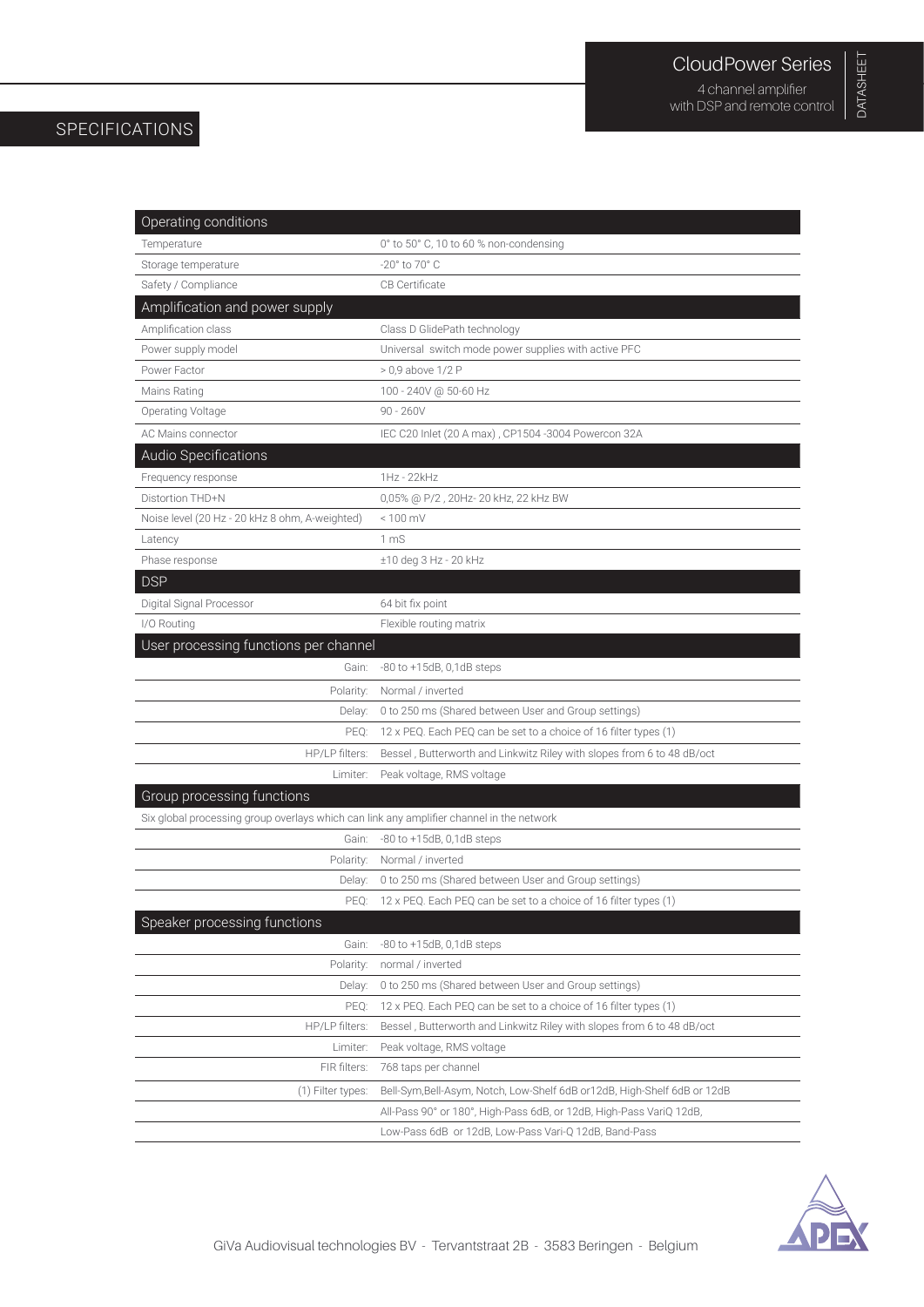| Circuits protection                   |                                                                      |
|---------------------------------------|----------------------------------------------------------------------|
| Mains and power supply                | Under, over voltage, over current protection                         |
| Power outputs                         | DC, Overtemp, Overcurrent limiter, VHF                               |
| Cooling                               | Cooling fans with temperature control speed                          |
| Inputs                                |                                                                      |
| Analog                                | 4 balanced analog line inputs 4x 3-pin Phoenix                       |
| A/D conversion                        | 32 bit                                                               |
| Input impedance                       | 10 kOhm                                                              |
| Max. input level                      | 21 dBu                                                               |
| Digital                               | Optional digital network card                                        |
| Internal Streaming source             | Two channel internal streaming source supporting Spotify and AirPlay |
| Remote control and monitoring         |                                                                      |
| Network connection                    | Single port Ethernet Gigabit interface                               |
| Apex remote control software          | IntelliCloud                                                         |
| Front panel indicators                |                                                                      |
| Daylight viewable colour OLED display | Real time level, limit and fault indicators                          |

| Amplifier model                         | CP354       | CP704     | CP1504     | CP3004      |
|-----------------------------------------|-------------|-----------|------------|-------------|
| Total burst power (all channels driven) | 1400        | 2800      | 6000       | 12000       |
| 2 ohms                                  | 350         | 700       | 1500       | 3000        |
| 4 ohms                                  | 350         | 700       | 1500       | 3000        |
| 8 ohms                                  | 350         | 500       | 1500       | 2000        |
| 16 ohms                                 | 250         | 250       | 1000       | 1000        |
| <b>Hi-Z70V</b>                          | 280         | 280       | 1500       | 1500        |
| <b>Hi-Z 100V</b>                        | 140         | 140       | 1500       | 2500        |
| Max Output Power bridged mode           |             |           |            |             |
| 4 ohms                                  | 700         | 1400      | <b>NA</b>  | <b>NA</b>   |
| 8 ohms                                  | 700         | 1400      | <b>NA</b>  | <b>NA</b>   |
| 16 ohms                                 | 700         | 1000      | <b>NA</b>  | <b>NA</b>   |
| Power and Thermal 115V                  |             |           |            |             |
| <b>Idle Power</b>                       | 30W         | 30W       | 60W        | <b>120W</b> |
| <b>Idle Current Draw</b>                | 0.3A        | 0.3A      | 0.6A       | 1.2A        |
| <b>Idle Thermal loss</b>                | 102 BTU/h   | 102 BTU/h | 204 BTU/h  | 408 BTU/h   |
| 1/8 Power @ 4 Ohm Power                 | <b>185W</b> | 375W      | 800W       | 1600W       |
| 1/8 Power @ 4 Ohm Current Draw          | 1.6A        | 3.3A      | <b>7A</b>  | 14A         |
| 1/8 Power @ 4 Ohm Thermal loss          | 341 BTU/h   | 682 BTU/h | 1364 BTU/h | 2729 BTU/h  |
| Power and Thermal 230V                  |             |           |            |             |
| <b>Idle Power</b>                       | 30W         | 30W       | 60W        | <b>120W</b> |
| <b>Idle Current Draw</b>                | 0.15A       | 0.15A     | 0.3A       | 0.6A        |
| <b>Idle Thermal loss</b>                | 102 BTU/h   | 102 BTU/h | 204 BTU/h  | 408 BTU/h   |
| 1/8 Power @ 4 Ohm Power                 | <b>185W</b> | 375W      | 800W       | 1600W       |
| 1/8 Power @ 4 Ohm Current Draw          | 0.8A        | 1.65A     | 3.5A       | <b>7A</b>   |
| 1/8 Power @ 4 Ohm Thermal loss          | 320 BTU/h   | 640 BTU/h | 1280 BTU/h | 2560 BTU/h  |